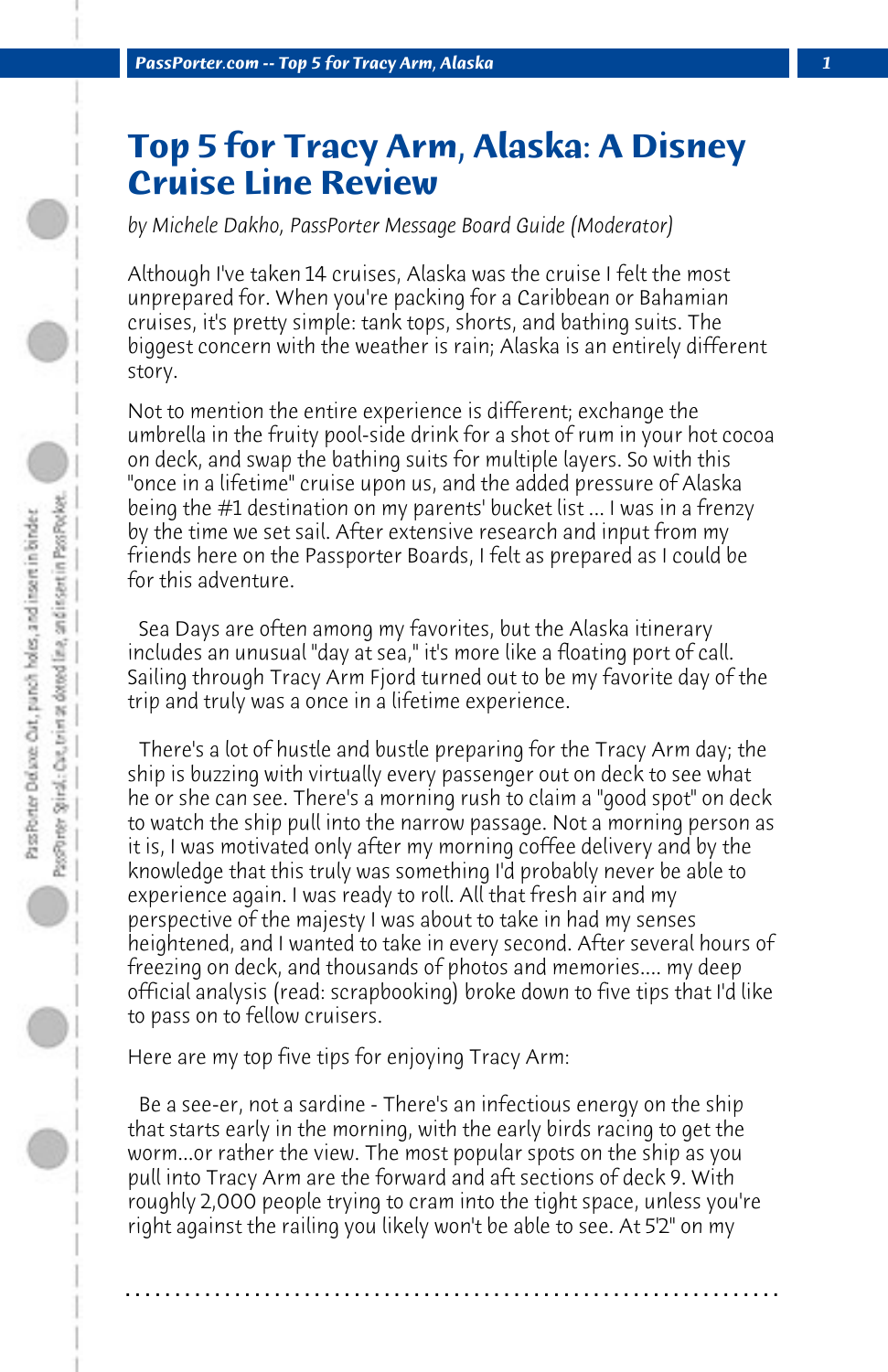"tallest' day, I knew I had no chance of a good view. I knew that standing  $=$  sardine status, so instead of being caught in the net, I channeled my inner Dory and "just kept swimming," which brings me to my next tip.

 Keep "swimming;" a.k.a. move around! - The ship is moving, and so can you. There literally is not a bad view from anywhere on the ship, and there's enough splendor for all to enjoy. Roam around and take in the views! Bundle up and enjoy lunch on the deck, while chefs prepare a BBQ fit for the most carnivorous wildlife. If you're looking for bears...grab your binoculars and head to the views of the trees, if you're interested in the glaciers, grab a spot by the railing and take it all in.

 Respect the silence - Disney Cruise Line is all about environmental responsibility and preservation, and Tracy Arm is no exception. You'll find a blissful serenity you're unlikely to experience anywhere else, so enjoy it. There is a level of solitude that is essential to the wilderness environment, so don't expect to hear the awesome Disney tunes from the ships horns, open announcements or Funnel Vision; these are all minimized during this time. There is a narration from an Alaskan naturalist, but if you're out on deck, you likely won't be able to hear it - even at its maximum volume it's very difficult to hear. The narration is also broadcast on one of the TV channels, so you can listen in your stateroom. If you want to be informed but not chained under a speaker or locked in your stateroom, there is a book available in the gift shop that has "mile markers" to reference as you experience it live. "The Alaska Cruise Handbook, a Mile-by-Mile Guide by Joe Upton," is the book I purchased in the gift shop. It includes information on various ports of call, local history, excursions, planning tips, and also a large fold out map with mile markers. My stepson enjoyed the map and got a kick out of listening for the mile markers and trying to figure out where we were.

Bundle up - If you  $\&\#39$ ; re expecting to be outside for the majority of the day, layer up and bundle up. You  $\&\#39$ ; re standing outside to look at glaciers...dress accordingly. Don't forget the mittens, hats, earmuffs, scarves, extra scarves, and hoodies...you get the point. There is of course an array of attire to choose from in the gift shop, but the zip-up jacket my Dad fell in love with we found in port for a fraction of the price. So if the DCL logo isn't important to you, you may want to check in port for some affordable layers if you're running low.

Grab a seat - Eventually you'll get tired (and cold) and you'll want to snuggle up and be cozy (and warm). If you have a verandah, this is the perfect time to put it to use! Order some afternoon room service, or a pot of coffee, grab the comforter and take advantage of your verandah. If you didn't splurge for a room with a view, most likely Crew

**. . . . . . . . . . . . . . . . . . . . . . . . . . . . . . . . . . . . . . . . . . . . . . . . . . . . . . . . . . . . . . . . . .**